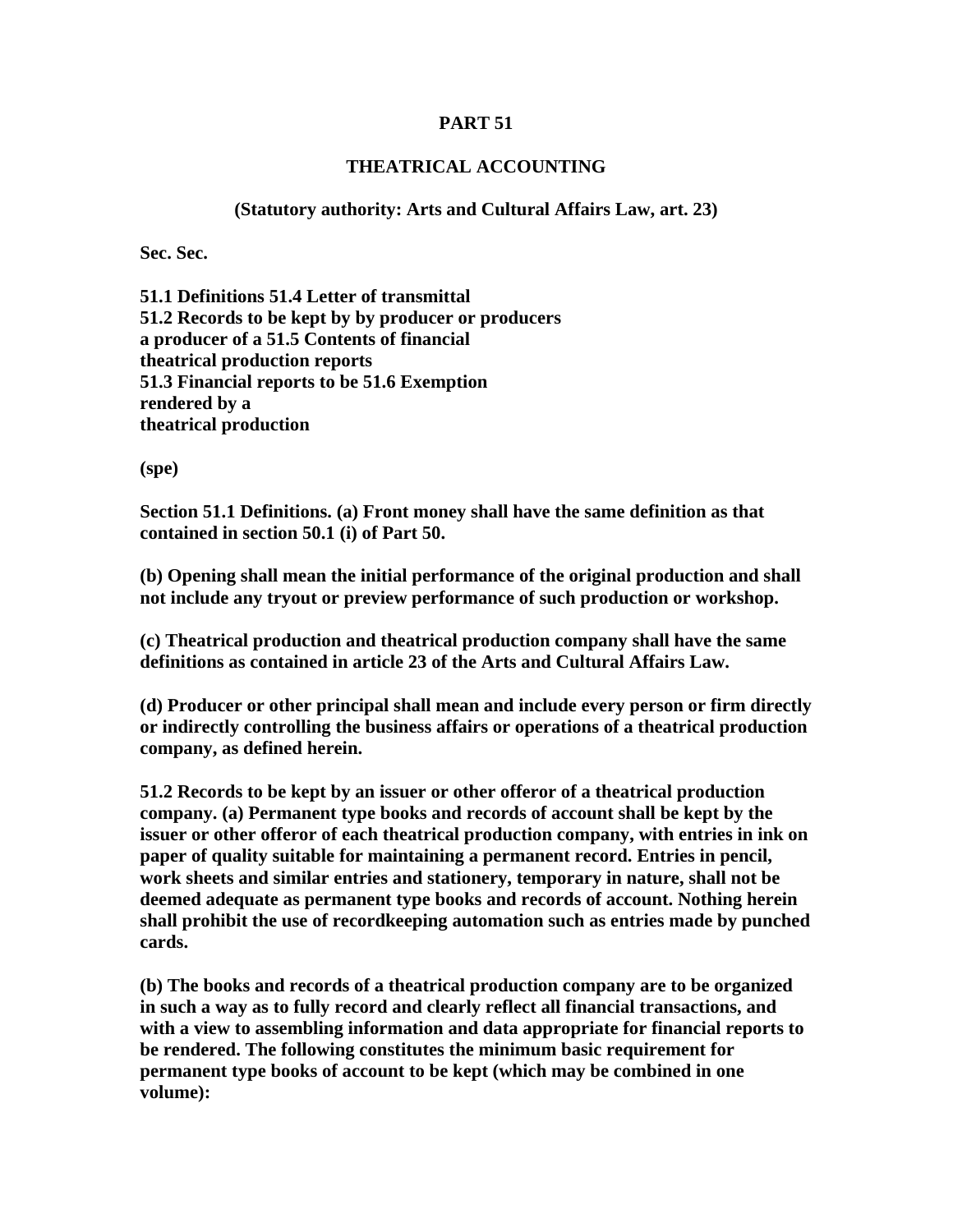**(1) cash receipts book;** 

**(2) cash disbursement book;** 

**(3) general journal;** 

**(4) general ledger (which should include in accounts or columns: production cost distribution; weekly running income and expense distributing; and closing costs distribution);** 

**(5) payroll records; and** 

**(6) house seat record book. (This shall record the disposition of house seats and passes allocated to the theatrical production company. It shall clearly indicate on a daily basis the number of house seats and passes for each performance, location and box office price thereof, the persons in the theatrical production company who are entitled to such seats and the disposition by them of these seats as recorded on receipt slips signed by them. If any monies are received in excess of the box office prices for such tickets by any person, such receipt should be set forth as well as a statement as to disposition of such proceeds. This record shall further indicate the location and dates of any house seats or passes which are not used by, or at the direction of, anyone connected with the theatrical production company and shall indicate whether such seats have been sold or made available for sale at the box office, through theater ticket brokers or otherwise as well as the price, if any, at which such tickets were actually sold and the disposition of the proceeds.) (7) Such other permanent and subsidiary books and records as are necessary to permit the preparation of true, accurate and complete financial reports. (c) Books and records shall be kept from the start of all financial transactions pertaining to the theatrical production company, beginning with the offering of interests in a theatrical production company, and not merely from the initial expenditure of investors' funds. Records shall be kept regarding the expenditure of the funds of any principal or front money investors when such funds are to be reimbursed out of the proceeds of the offering or credited as investment units. Funds received from investors as capital contributions should be entered in the books when received by the theatrical production company or the escrowee, on an individual basis including the entry of the investor's name and address.** 

**(d) The issuer or other offeror of each theatrical production company shall maintain and preserve or cause to be maintained and preserved in good order all permanent books of account and all subsidiary records and documents (including, but not necessarily consisting exclusively of, bank statements, cancelled checks, bank deposit book or duplicate deposit slips, and other documents relating to the bank statements, theater settlement statements, vouchers, invoices, bills, receipts, sales slips, memoranda, schedules, summaries, contracts, instruments, tax report copies, correspondence, notes, letters, excerpts and any other pertinent and applicable materials) that pertain to, explain and/or support all transactions and all entries made or that should have been made.** 

**(e) The minimum basic books of account and subsidiary records and documents as described in subdivisions (b) and (d) above shall be maintained and preserved by the issuer or other offeror in good order for a period of not less than two years after**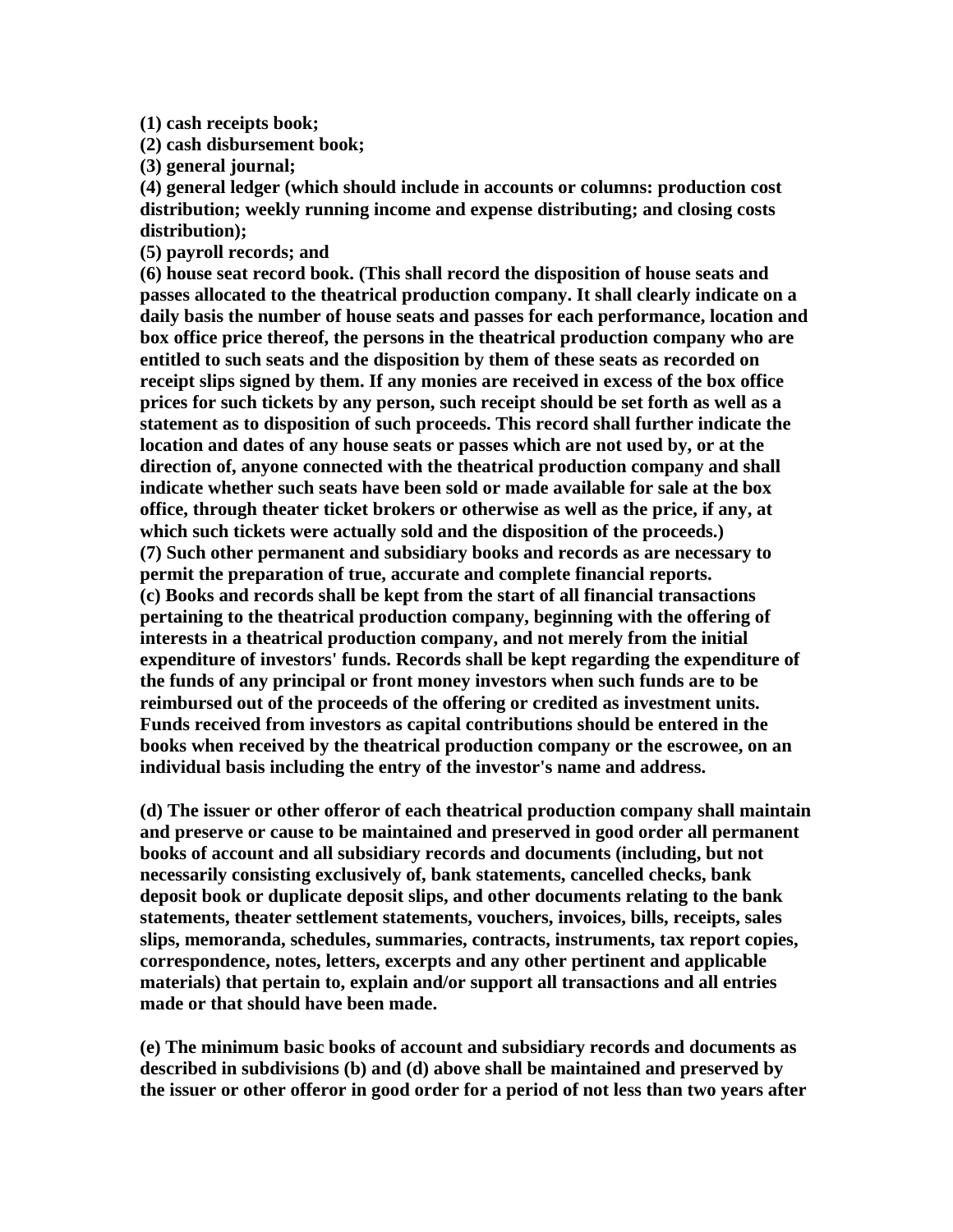**the last public performance of each theatrical production produced, developed, or invested in by the theatrical production company or the date at which the production company has lost its right to produce, develop or invest in the play or has terminated, dissolved or otherwise formally indicated abandonment of intent to produce, develop or invest in such play, whichever is earlier. Irrespective of the above, post-closing records accounting for subsidiary rights shall be accurately maintained and preserved for a period of not less than two years after the timely making thereof.** 

**51.3 Financial reports to be rendered by a theatrical production company. The financial reports listed below are to be prepared in the manner set forth in the applicable portion of section 51.5 and are to be submitted when due to all investors, and, except where otherwise noted, to the Office of the Attorney General and where the report is unaudited, accompanied by a letter of transmittal subscribed to by the issuer or other offeror as set forth in section 51.4.** 

**(a) A pre-opening report consisting of a balance sheet covering each six-month period (or portion thereof) occurring prior to the first paid performance of any production produced, developed or invested in by the theatrical production company. Each such report shall also include a schedule of production costs incurred during the period and, if applicable, a cumulative schedule of total production costs. The first such report shall be due six months and 30 days after the initial expenditure of investors' funds for any such production other than the funds of any principal or front money investors (but shall include such latter transactions) or not later than 30 days after the close of the period covered thereby. This paragraph shall only be applicable to periods not covered by a previously issued annual report, as defined hereafter, or an annual report required to be issued by this Part which covers a period ending with the close of the applicable six-month period.** 

**(b) A monthly report consisting of a summary balance sheet (or financial summary or analysis) and profit and loss statement for each theatrical production produced, developed or invested in by the theatrical production company covering each monthly period (or portion thereof) beginning with the date of the first paid tryout performance (or opening if there is none) of any such production and continuing production until the last public performance of the original production. Such monthly report is due not later than 30 days after the close of the period covered thereby. The monthly report shall be submitted to all investors but need not be submitted to the Office of the Attorney General. (Until the capital is recouped, the monthly reports should describe the excess of income over expense as amounts recovered for the period, and not as profit.)** 

**(c) An annual report consisting of a balance sheet (or similar financial summary or analysis) and profit and loss statement for each 12-month period (or portion thereof), occurring prior to the last public performance of any production produced, developed or invested in by the theatrical production company. All annual reports covering a period ending prior to the opening of any such production or in which the opening occurred shall also include a schedule of production costs**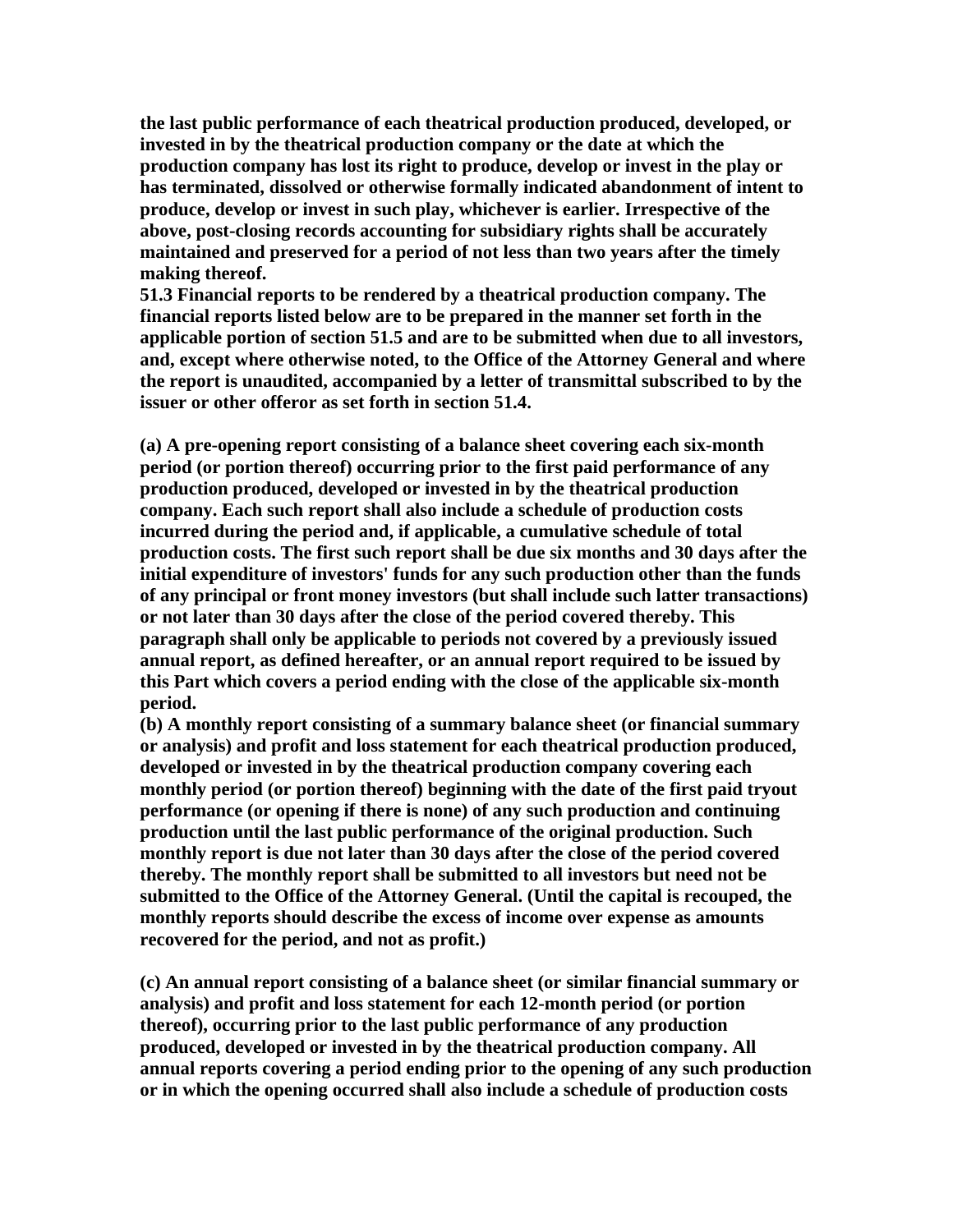**incurred during the period, and if applicable, a cumulative statement of total production costs. The first annual report shall be due four months after the close of 12 months following initial expenditure of investors' funds (other than the funds of any principal or front money investors) in any such production, but shall include all previous financial transactions. If the production closes prior to the end of the 12 month period after the initial expenditure of investors' funds, then the first report is due four months after the last public performance. Each succeeding annual report is due four months after the close of the period covered thereby. The statement of production costs should show comparison with the budgeted amount, with large variations explained. Such annul reports shall continue to be made for each year in which the theatrical production company has had any earnings or expenditures or other financial transactions of any nature and shall include in addition to a balance sheet (or financial summary or analysis) a statement of earnings and expenditures as well as a description of any financial transactions such as settlement of accounts, loans by the theatrical production company, and any other transactions not reflected in the statement of earnings and expenditures. The issuer or other offeror's accountant may obtain a 30-day extension in filing the annual report by advising the Office of the Attorney General in writing, prior to the due date of the annual report, that such report will be submitted no later than 30 days following the original due date.** 

**(d) In those cases where the proceeds of the theatrical production company, or any part thereof, are used to develop or invest in a production or productions not under the direct control of the issuer or other offeror, such issuer or other offeror shall require, through a legally enforceable contract, that the above reports be provided as set forth in this Part.** 

**(e) With respect to a theatrical production company formed to produce, develop or invest in more than one specified or non-specified theatrical production, in addition to the above reports, an annual report of the theatrical production company, consisting of a balance sheet and profit and loss statement for each fiscal year of the theatrical production company.** 

**51.4 Letter of transmittal by issuer or other offeror (to be submitted with unaudited reports). All reports to be prepared for the theatrical production company must be accompanied by a letter of transmittal on the letterhead of either the theatrical production company or the issuer or other offeror and shall be subscribed to by the issuer or other offeror. The letter shall include:** 

**(a) what statement have been prepared;** 

**(b) inclusive dates of the periods covered;** 

**(c) the date of the letter;** 

**(d) a statement by the issuer or other offeror that the accompanying financial report has been personally examined by him or them and that such report fairly presents the financial and operating information of productions actually produced by them, and is accurate and complete. If the theatrical production company uses its proceeds to develop or invest in productions it does not directly control, then the letter**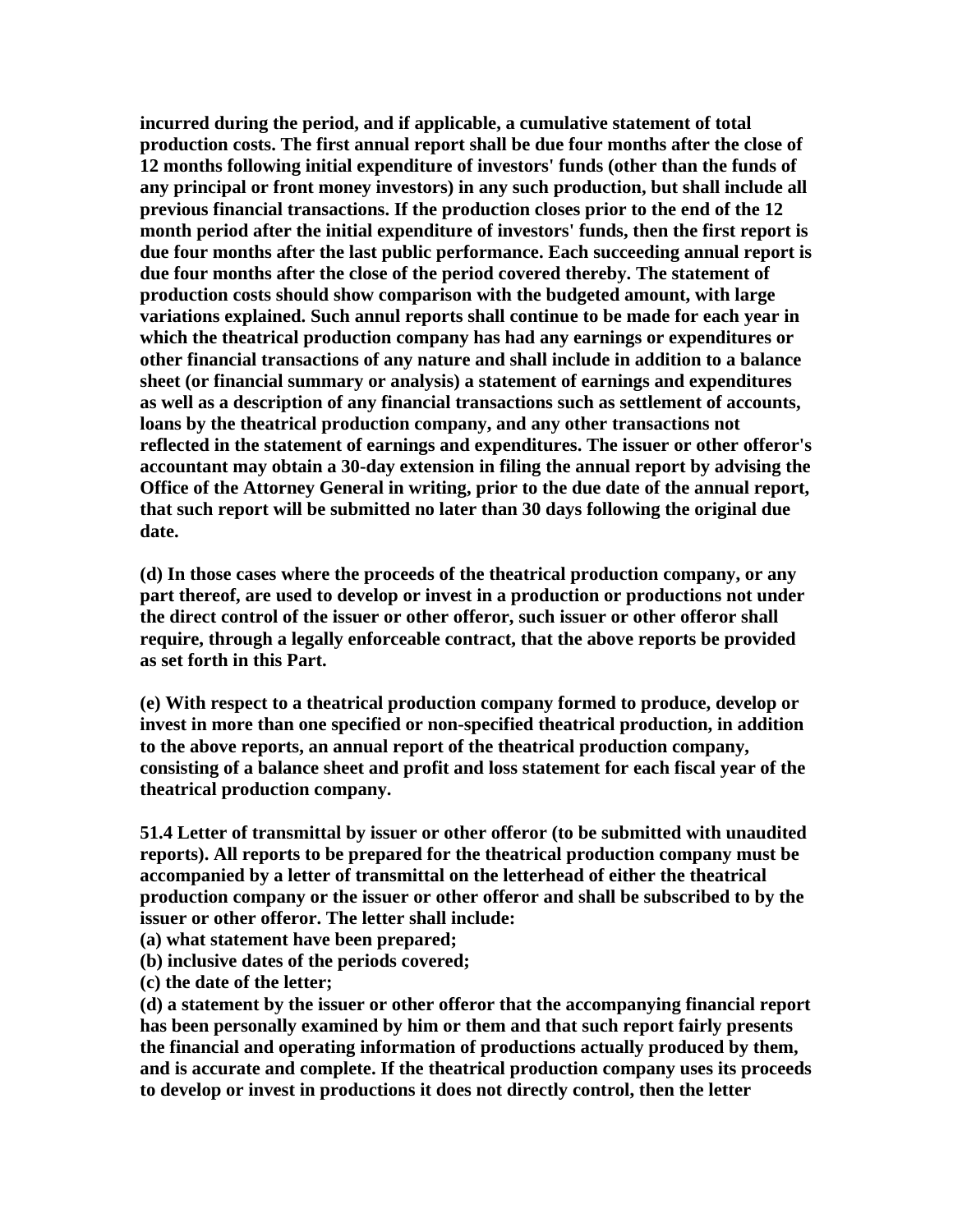**required by this section shall be subscribed to by the producer of such production. (e) a representation that the accompanying financial report has been submitted to all investors.** 

**51.5 Contents of financial reports. All financial reports are to be prepared in the manner set forth below except the areas not specifically covered by this section shall be governed by generally accepted accounting principles consistently applied.** 

**(a) Balance sheet (or similar financial statement or analysis) prepared as part of the pre-opening resort and the annual report shall contain the following information:** 

**(1) Capital section. (i) The total original capitalization should be stated, with a separate schedule, if necessary, indicating any amounts yet unpaid and the persons from whom such amounts are due.** 

**(ii) Capital contributions in the form of service or property should be so designated, with a supplemental schedule indicating the service or property that has or will be contributed if the information is not contained on the statement.** 

**(iii) The total overall, if any, should be stated, with a separate schedule, if the information is not contained on the statement, indicating any amounts yet unpaid and the persons from whom such amounts are due.** 

**(iv) Capital contributions in excess or the original capitalization and overall should be set forth and the source thereof stated. If necessary a separate schedule should be used.** 

**(v) Distributions constituting return of capital should be set forth. If preferential distributions were made, identify the person to whom made.** 

**(vi) Distributions of profit should be set forth. If preferential distributions were made, identify the person to whom made.** 

**(vii) Both current and accumulated charges to capital, including production cost, running losses, closing costs and similar items of cost (properly classified). (viii) Both current and accumulated credits to capital, including profits from run or other income (properly classified).** 

**(ix) Capital reserves and other capital items (specify); supply appropriate descriptive detail.** 

**(2) Assets section. (i) Cash on hand and in banks (segregate amount for sinking fund reserve).** 

**(ii) Loans and accounts receivable including identification of persons or entities from whom amounts are due (attach schedule, if necessary).** 

**(iii) Amounts due from any of the principals or producers, and/or his spouse, relatives and/or entities owned or controlled by them or in which they have any financial interests should be separately shown, apart from loans and accounts receivable.** 

**(iv) Prepaid items, with explanations where appropriate concerning advances which may have no recoverable value under certain circumstances. (For example, author's advances to be applies against author's royalties, but not returnable if insufficient**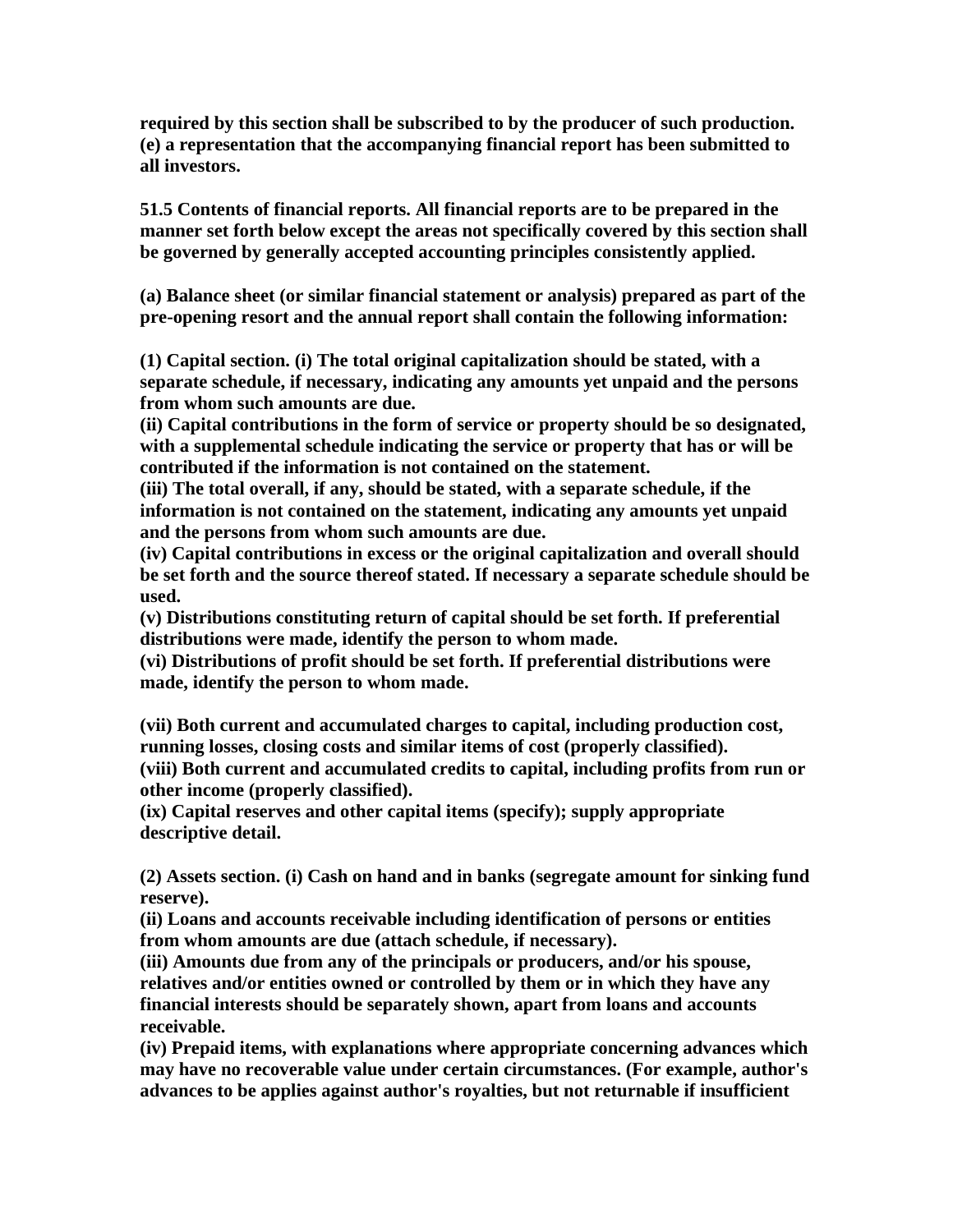**royalties are earned.)** 

**(v) Bonds and deposit guarantees; each such bond and deposit should be shown separately. If conditional in any way, appropriate footnotes should be supplied. (vi) Any amounts currently due to the theatrical production company for payments made in excess of or in advance of contractual requirements. Unless set forth in the statement, state in a separate schedule the person or entity to whom payment was made, the nature of the transactions and the amount of such excess payment. (vii) Any other assets; specify and supply appropriate descriptive detail.** 

**(3) Liabilities section. (i) Loans and accounts payable are to include a list of each creditor and the amounts payable thereto.** 

**(ii) Liabilities and reserves for taxes (e.g., New York City commercial rent tax, N.Y.S. unincorporated business tax).** 

**(iii) Accruals, as appropriate.** 

**(iv) Any amounts payable to principals and producer or persons related to them or entities owned or controlled by them or in which they have any financial interest. Such payments should be set forth separately from other loans and accounts payments should be set forth separately from other loans and accounts payable and the nature of the transaction giving rise to such amount payable should be set forth. (v) Liabilities for royalties.** 

**(vi) Any other liabilities; specify and supply appropriate descriptive detail. The difference between total assets and total liabilities must agree with the balance in the capital account section of the balance sheet.** 

**(b) The balance sheet prepared for purposes of the monthly report shall be prepared as set forth under subdivision (a) of section 51.5 above except that separate or supplemental schedules required in subdivision (a) of section 51.5 above need not be used; names of individual investors from whom original capital contributions or overall is due need not be stated; the names of individual debtors and creditors need not be given; prepaid items may be set forth without further explanation; bonds and deposits may be shown as a total sum without further breakdown. However, all transactions with producers or other principals or related parties or entities in which they have a financial interest must be specifically noted by footnote or parenthetical remark.** 

**(c) Schedule and cumulative schedule or production costs. (1) The pre-opening report and annual report covering each period ending prior to the opening, or in which the opening occurred, shall include a production cost schedule. These schedules may be shown on one statement in columnar form and shall encompass the following categories:** 

**(i) Sets and scenery Designing Construction Other materials and cost (ii) Properties, purchases and rentals (iii) Costumes and wardrobe**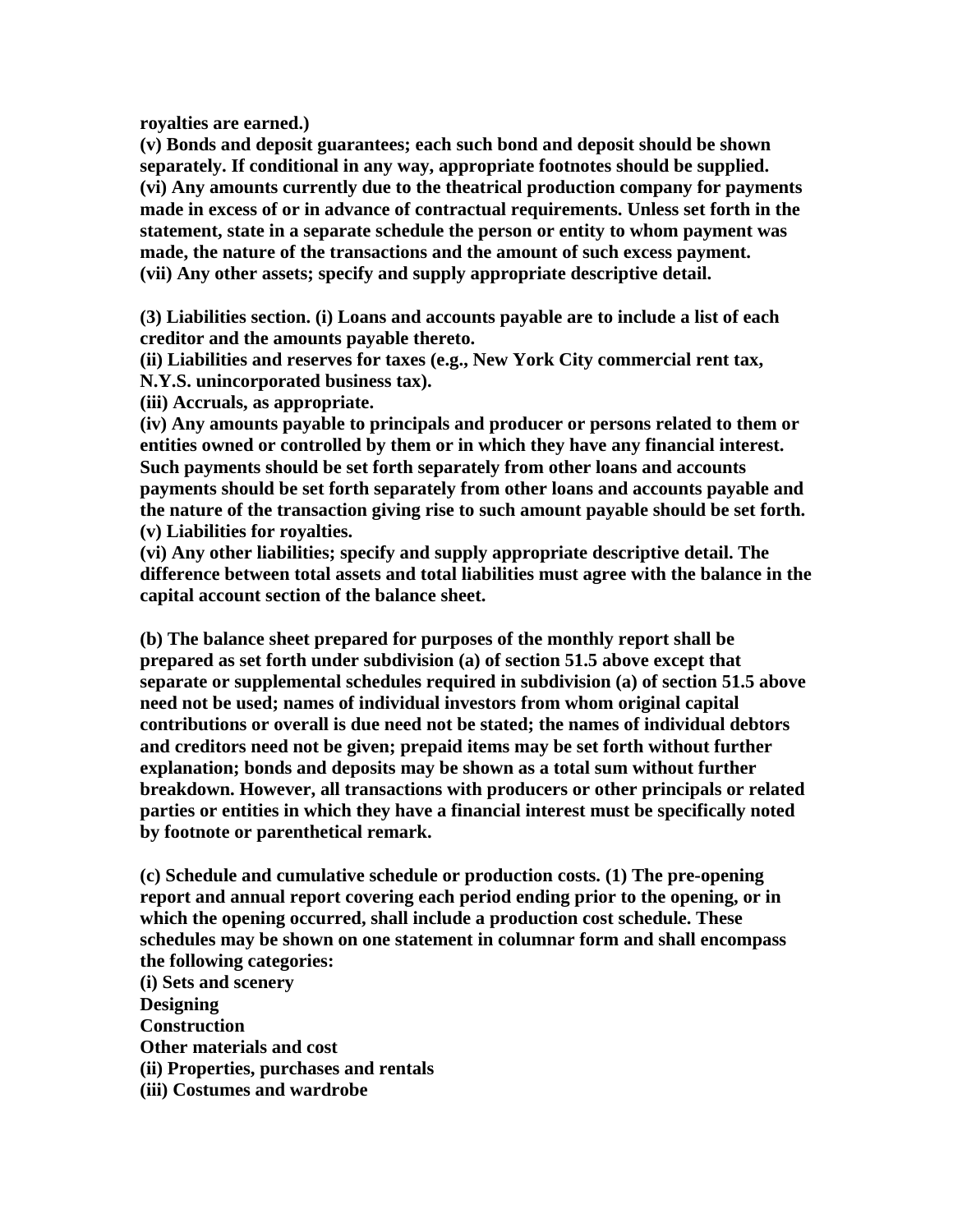**Designing Costs to make and acquire (iv) Sound, lighting and electrical equipment Purchases and rentals (v) Fees to directors (specify) (vi) Music copying and arranging, if any (vii) Rehearsal costs Salaries by categories (e.g., cast, crew, stage managers, stagehands, assistants, etc.) Script and parts (viii) Publicity Press agent - salaries Press agent - expenses Photos, signs, printing Advertising (ix) Personnel transportation (x) Personnel subsistence and expense (xi) Transportation and handling of property Hauling and carting; take in; set up and hang (xii) Net loss (or gain) on tryout or preview performances (Annex a statement covering income and expenses regarding these performances prepared in the same manner as the profit and loss statement used in monthly reports. See subdivision (d) of section 51.5.) (xiii) Other production costs (specify) (xiv) General and administrative expenses Office expense or change Insurance Legal Accounting Payroll taxes (if not included in cost of salaries above) Welfare and pension fund contributions (if not included in cost of salaries above) Salaries (if not included above - such as general and company manager) Other (specify).** 

**(2) In general, for classifications not specifically mentioned above provide as much detail as possible. As a minimum, create a separate category for any individual item or homogeneous class of expenses not specifically mentioned above which amounts to one per cent or more of the total production costs. The categories listed are a minimum. As long as there is no loss in detail, the categories do not necessarily have to be grouped in the manner set forth above.** 

**(3) The production cost schedule and cumulative production cost schedule must expressly state the amount involved and the name of the recipient for any item of cost whatsoever, where such item or part thereof was paid to, or liability was incurred on behalf of, the producer or other principal, parties related to them or any entity in which they have a financial interest. This may be accomplished by**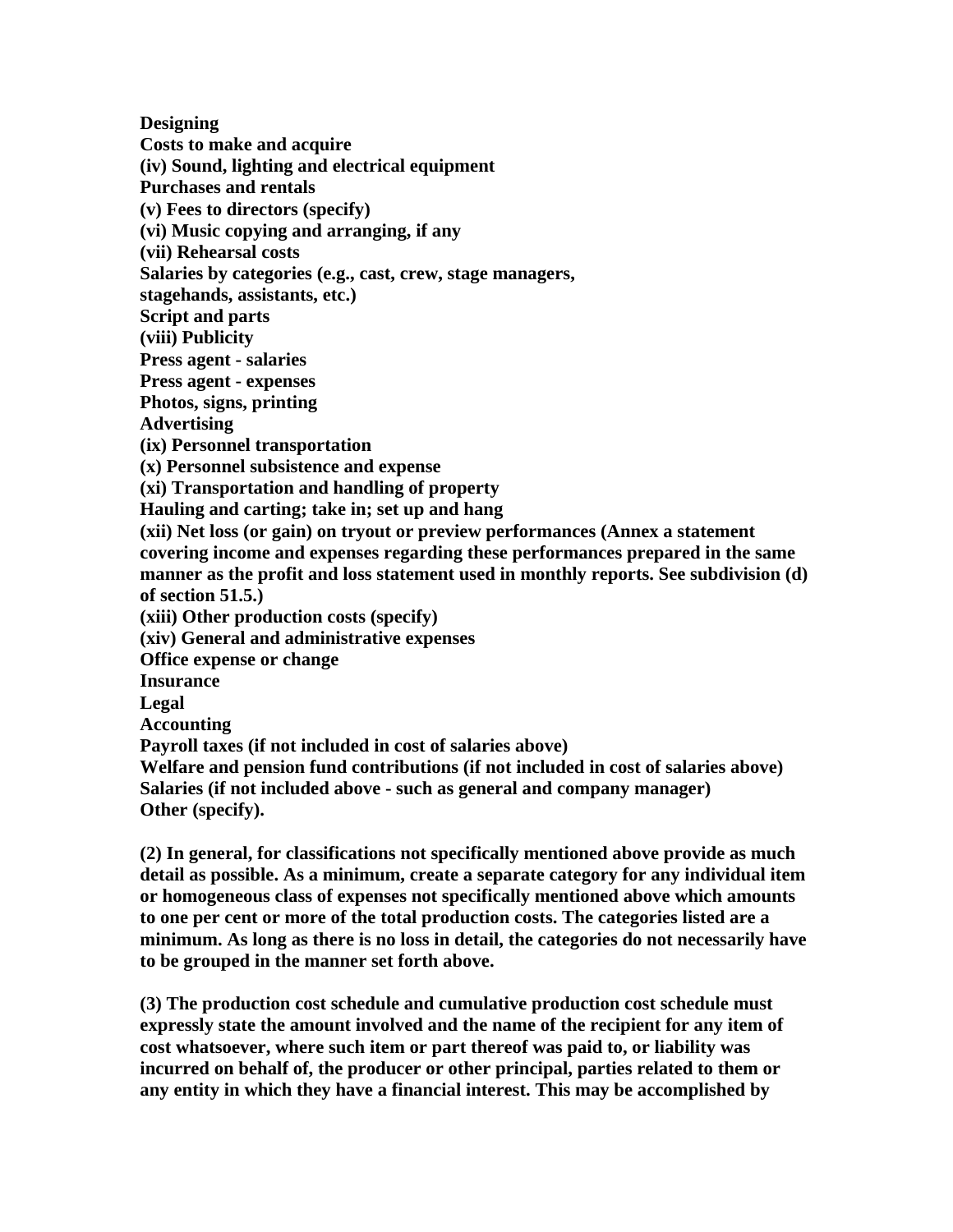**appropriate footnote or parenthetical remark. This requirement shall include disclosure of any reimbursement for expenses previously advanced by such person or entity.** 

**(d) Profit and loss statement. (1) During the run of the theatrical production. The profit and loss statement required in the monthly report and the portion of the annual report covering the period after the initial paid performance, shall be prepared in the following manner:** 

**(i) The statement of income shall include, by separate classification, all income received by the theatrical production company whether from box office receipts; proceeds from the sale of tickets in excess of box office prices, advertising rebates, subsidiary rights and other income of any nature whatever.** 

**(ii) As a minimum, the following categories of expense should be presented insofar as any such expense was actually incurred:** 

**(a) Salaries Cast Stage managers Musicians, if any Company crew and department heads Stagehands Wardrobe and dressers Press agent Company and general manager Other (specify) (b) Royalties Producer Director (specify whether general, lighting, etc.) Choreographer Designers (specify - scenery, costumes, etc.) Arranger Composer Other payments (specify purpose) based on a percentage of gross admissions or profits (c) Publicity and advertising Newspapers Signs, printing Press agent's expenses Subscription, circularizing, displays and photos Others (specify) (d) Departmental and rentals Electrical Carpentry Properties Costume and wardrobe Rental (specify) Other (specify)**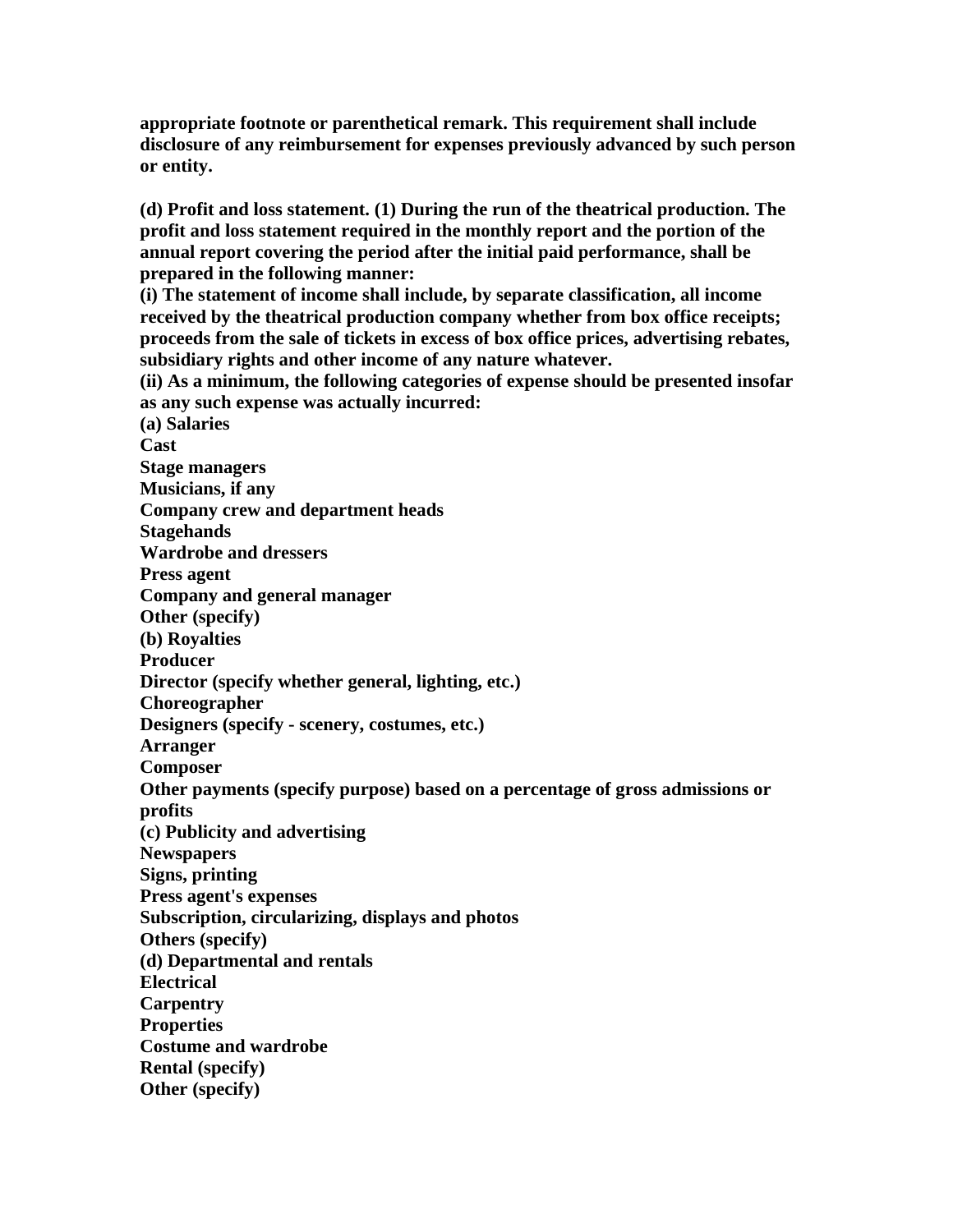**(e) General and administrative expenses Office charge or allowance Insurance Accounting Legal Dues Payroll taxes Pension and welfare fund contributions Gross business tax (N.Y.C. excise tax) Commercial rent tax (N.Y.C. occupancy tax) Other (specify) (f) Transportation expenses Personnel transportation Personnel subsistence (hotel and living) Transportation and handling of property Other (specify).** 

**(2) In preparation of these reports income and expenses for the monthly reports are to be set forth on the basis of each weekly period or portion thereof and should include a statement as to the number of performances in each week. The profit and loss statement for the annual report may present income and expenses on an annual basis. In all profit and loss statements if any party involved in a transaction is the producer, or other principal or any party related thereto, or an entity in which they have a financial interest, the details must be stated by appropriate footnote or parenthetical remark.** 

**(e) The financial report prepared immediately after the close of the theatrical production shall contain a schedule of all closing costs.** 

**(f) Statement of earnings and expenditures. The statement of earnings and expenditures of the theatrical production company to be used in the reports following the last public performance of each theatrical production produced, developed, or invested in by the theatrical production company shall contain the following:** 

**(1) An itemization of all earnings of the theatrical production company from subsidiary rights of from any other source including an identification of each such source, as well as a cumulative statement thereof.** 

**(2) An itemization of all expenditures of the theatrical production company. If any payment was made to the issuer or other offeror, other principal, or any party related thereto, or an entity in which they have any financial interest, this must be so noted.** 

**(3) A description of any other financial transaction engaged in by the theatrical production company which are not included in the listing of earnings and expenditures, e.g. loans by the theatrical production company, settlement of accounts with creditors. Such additional description should include the nature of the**